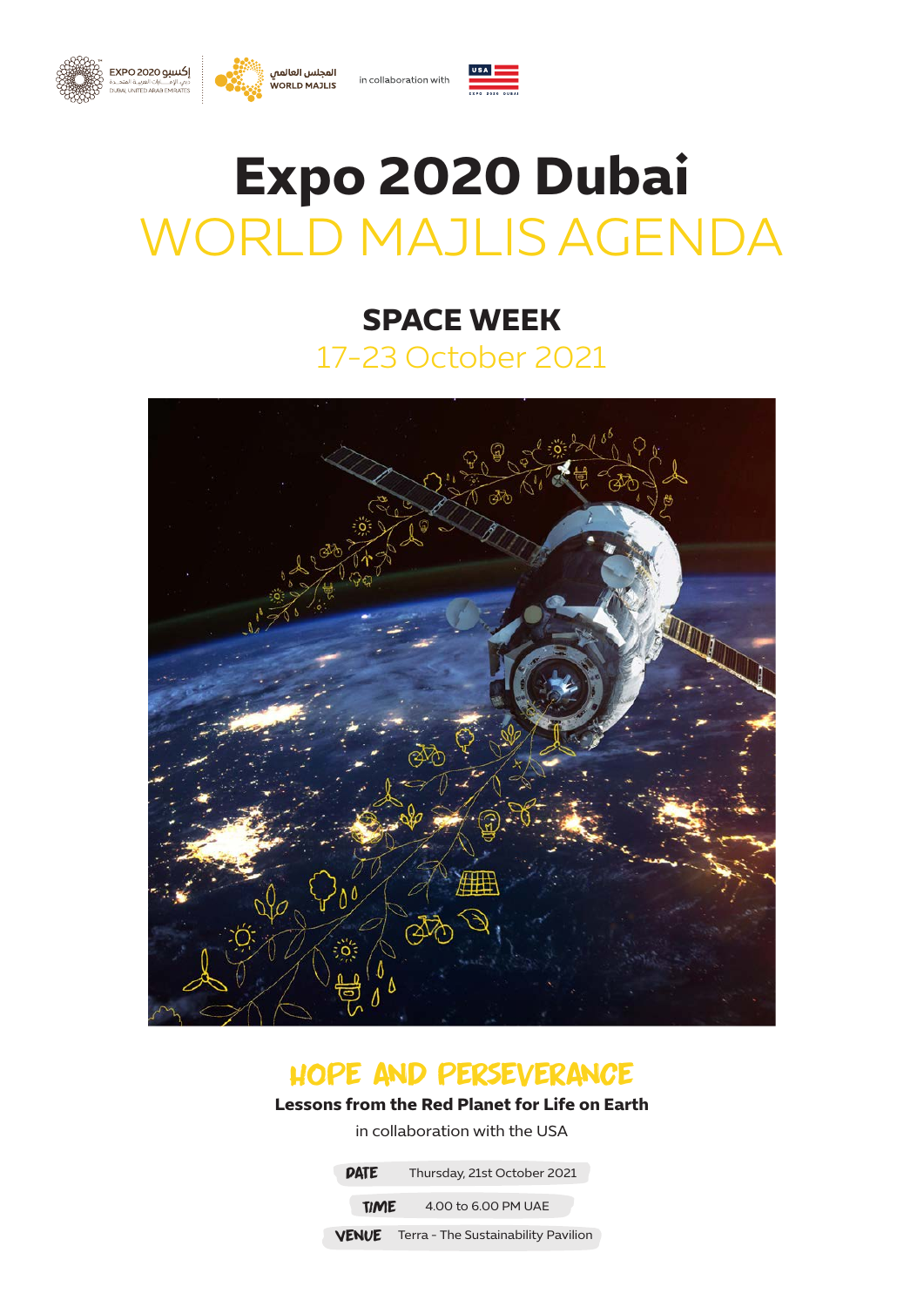

The Conversation Topic

## HOPE AND PERSEVERANCE

#### **Lessons from the Red Planet for Life on Earth**

Mars missions are gaining momentum and generating a new flow of scientific information and discovery that may well contribute to our understanding our own planet's trajectory.

**O**n the 9th of February 2021, the UAE made history when its "Hope" spacecraft, the Arab world's first mission to another planet, successfully entered Mars' orbit to begin a two-year data-collecting operation. Nine days later NASA's "Perseverance" rover gently touched down in the Jezero Crater of Mars, the ninth spacecraft to successfully land on the Red Planet.

In a year of great global challenges here on Earth, Hope and Perseverance are not just major achievements in our quest to explore space. Like their evocative names, they are symbols of the importance of a spirit of international collaboration, and a perspective that goes beyond national boundaries and interests.

For centuries, Mars has been a source of inspiration for explorers, scientists and authors. Recent missions have deepened our knowledge of the planet significantly and shown that it has characteristics and a history similar to Earth's. The exciting possibility of finding life elsewhere in the universe and new answers to our questions is prompting more

countries and other players to participate in efforts to put humans on Mars.

Why is exploring Mars so important?

What should we prioritise in our efforts to explore Mars?

Are we still racing to space or have we entered a new era of collaboration?

Will we see humans on Mars in our lifetimes?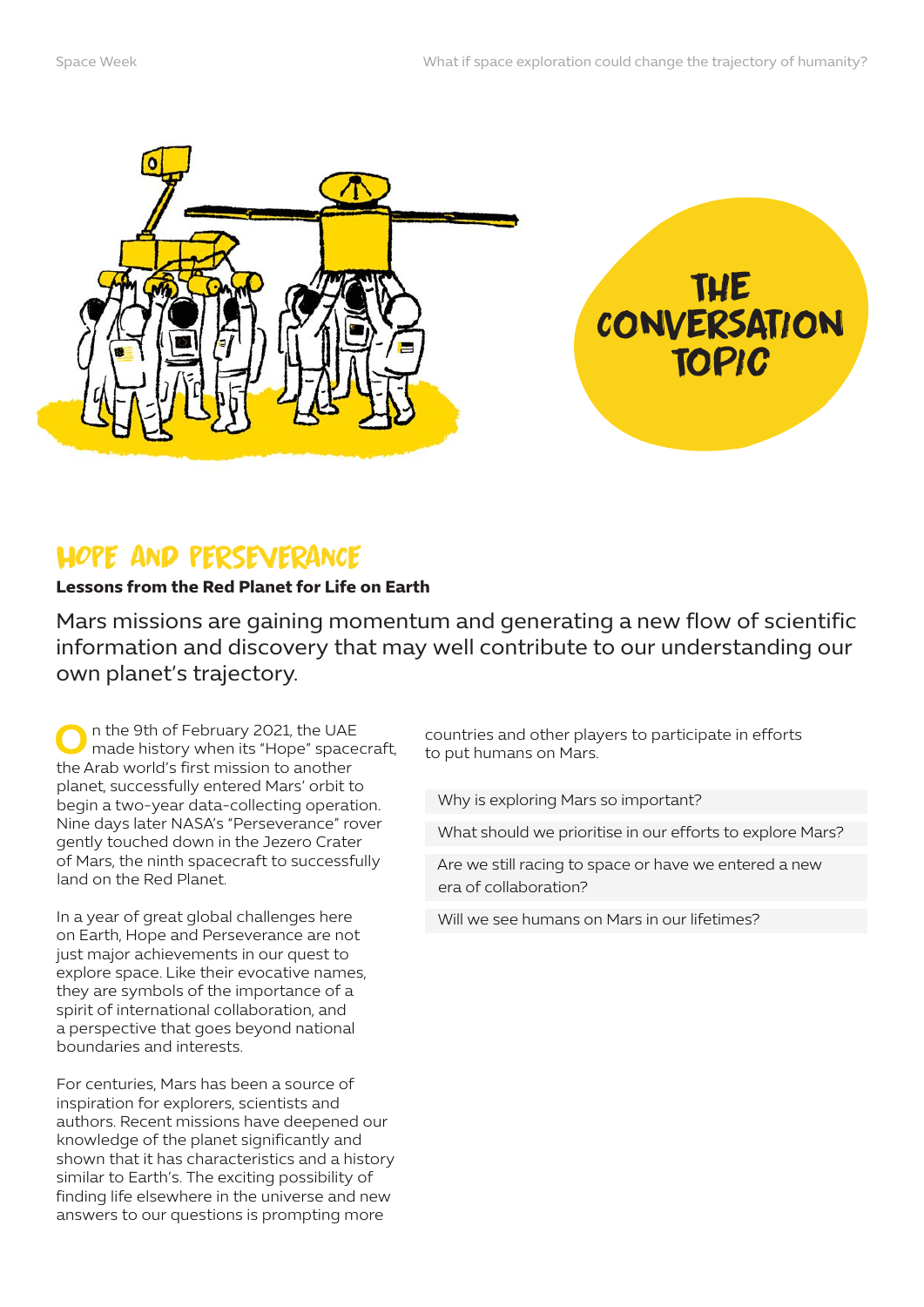

What if space exploration could change the trajectory of humanity?

## Saeed Al Gergawi

**Director, Dubai Future Academy, UAE** 

Saeed Al Gergawi is the Director of the Dubai Future Academy, the capacity-building arm of the Dubai Future Foundation, which works in building and developing capacity in future foresight by empowering leaders with the skills necessary to adapt to the future. Prior to joining the Dubai Future Foundation, Saeed worked as the Program Manager for the "Mars 2117" initiative at the Mohammed bin Rashid Space Centre, the UAE's 100-year space exploration strategy. In addition, Saeed was a member of the strategic planning team for the Emirates Mars Exploration Project "Probe of Hope".



#### Dr Dimitra Atri

**Mars Research Group, Center for Space Science, New York University Abu Dhabi, UAE** 

Dr. Dimitra Atri leads the Mars Research Group at the NYU Abu Dhabi Center for Space Science along with Prof. K.R. Sreenivasan. Using data from various space missions, his group is investigating how Mars lost most of its atmosphere and the possibility of finding extinct or extant life on the planet. He is using NASA's MAVEN mission and plans to use UAE's Hope mission data to answer the former, and NASA's Curiosity and Perseverance rover data to answer the latter. He is also interested in human space exploration and is investigating how radiation in outer space impacts astronauts in long-term space missions, especially for future crewed missions to Mars (Mars 2117). He is also developing strategies on how to sustainably explore moon and Mars in the coming decades. Before working at NYU Abu Dhabi, he was a Research Scientist at the Blue Marble Space Institute in Seattle (USA) and a Visiting Scientist at the Tata Institute of Fundamental Research in Mumbai (India). He earned his PhD in Physics from the University of Kansas (USA). He is a lead author of numerous publications in international peer-reviewed scientific journals. He regularly serves on committees of NASA and NSF, and referees for major astrophysics, planetary science, and astrobiology journals.



#### Dr José A Rodríguez-Manfredi

**Scientist, Department of Advanced Instrumentation at INTA - Centro de Astrobiología, Spain**

José A Rodríguez-Manfredi is a scientist in the Department of Advanced Instrumentation at INTA - Centro de Astrobiología (CAB) in Madrid, Spain, of which he was head of department from 2010 to 2015. Since 2012 he has been the Principal Investigator of the Space Instrumentation Research Group at CAB.

Dr. Rodríguez Manfredi is the Principal Investigator of the TWINS (Temperature and Winds for InSight) space instruments on NASA's InSight mission (on Mars since November 2018), and MEDA (Mars Environmental Dynamics Analyzer) on NASA's Mars 2020 mission (on Mars since February 2018). He is also co-investigator and mission manager of the REMS (Rover Environmental Monitoring Station) instrument that has been exploring Mars aboard Curiosity since 2012.

Dr. Rodriguez Manfredi has led as Principal Investigator, or contributed as researcher, to numerous Research and Development projects funded by the European Commission, the State Research Agency (and previous equivalent agencies), as well as autonomic and local agencies, and other institutions.

His interest is focused on the science and development of instrumentation for the characterisation of environmental and geobiological conditions of the subsurface of other planets, especially Mars. Dr. Rodríguez-Manfredi is also very involved in science outreach, participating actively in outreach programs, and talks in schools, universities, etc.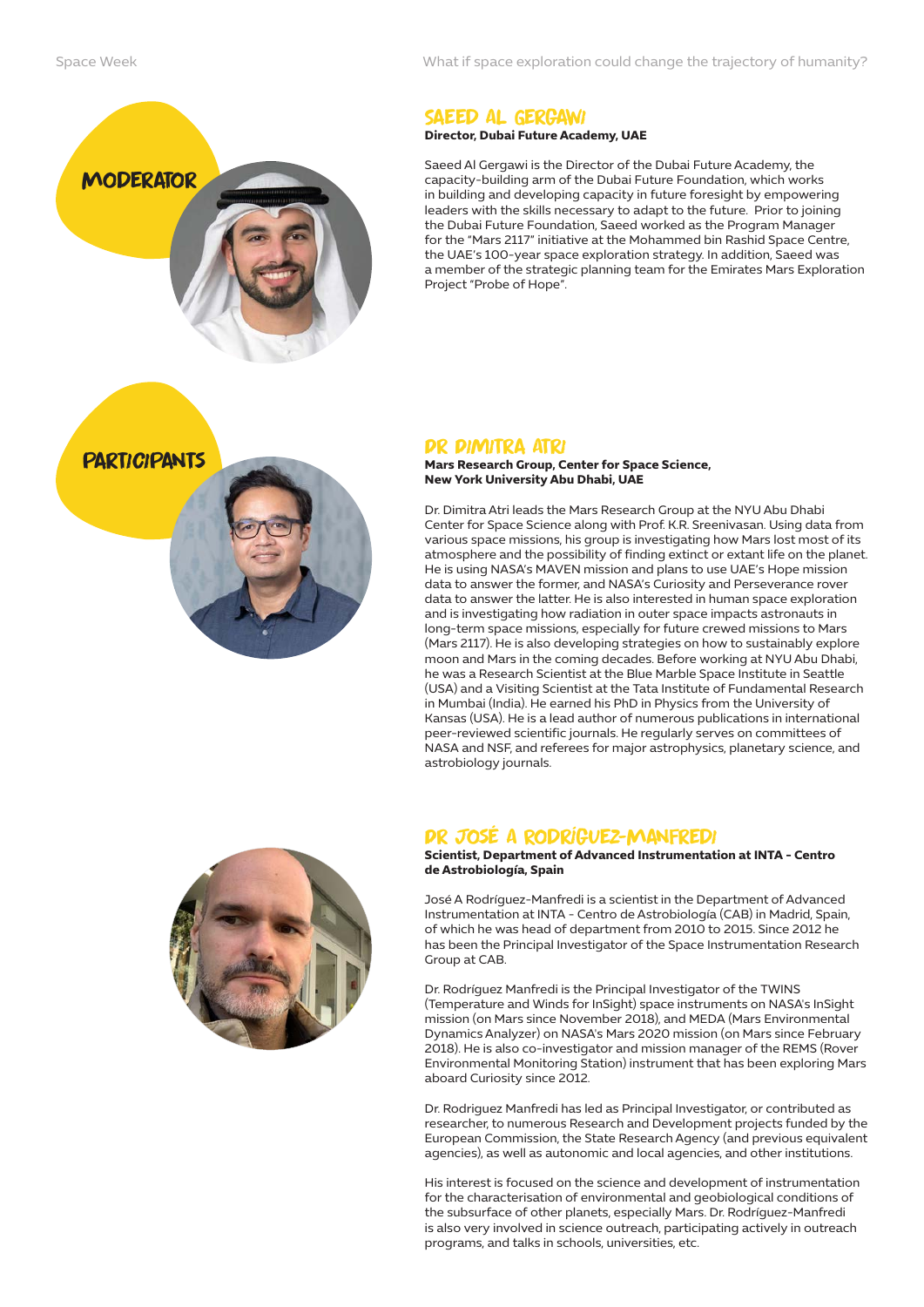

#### Dr Michael A. Meyer

#### **Lead Scientist for the Mars Exploration Program, NASA Headquarters, USA**

Michael Meyer is a Senior Scientist at NASA Headquarters in the Science Mission Directorate. He is the Lead Scientist for NASA's Mars Exploration and for Mars Sample Return Programs, responsible for the science content of current and future Mars missions.

Dr. Meyer was the Senior Scientist for Astrobiology from 2001 to 2006. The Program, which is dedicated to the study of the life in the universe, started in 1997 with Dr. Meyer as the Discipline Scientist. Since 1993, Dr. Meyer managed NASA's Exobiology Program and from 1994 to 1997, was also the Planetary Protection Officer for NASA. Dr. Meyer was the Program Scientist for the 2001 Mars Odyssey mission, the Mars Microprobe mission (DS-2), and for two Phase I Shuttle/Mir experiments.

Dr. Meyer's primary research interest is in microorganisms living in extreme environments. He has conducted field research in the Gobi Desert, Negev Desert, Siberia, and the Canadian Arctic. He is also a veteran of six research expeditions to Antarctica and two summers working as a treasure salvager.

Dr. Meyer earned his Ph.D. and M.S. in oceanography from Texas A&M University (1985 and 1981) and his B.S. in biology from Rensselaer Polytechnic Institute (1974).

#### OMRAN SHARAF

**Project Director, Emirates Mars Mission (Hope Probe), Mohammed Bin Rashid Space Centre, UAE**

Omran leads the Emirates Mars Mission. He and his team are responsible for directing, managing, and supporting the different ongoing activities within the mission and identifying new science-led strategic opportunities through the mission for the United Arab Emirates.

An experienced engineer who trained in the US and Korea, Omran was responsible for developing and implementing the Command & Data Handling Subsystem (C&DH) for the DubaiSat-1 high resolution LEO imaging satellite. He was responsible for both the system engineering and C&DH for the DubaiSat-2 project, which added complementary high resolution panchromatic and multispectral imaging capabilities. From 2011 to 2014, Omran was Director of Space Image processing and Analysis Department, developing solutions for satellite image utilisation in various applications.

He is a member of the UAE's delegation to and former chair of the International Committee on Global Navigation Satellite Systems (ICG). He has also formed part of the UAE's delegation to the United Nations Committee on Peaceful Uses of Outer Space (UNCOPOUS) since 2010.

Omran holds a bachelor's degree in Electrical Engineering from the University of Virginia and a master's degree in Science and Technology Policy from the Korea Advanced Institute of Science and Technology (KAIST).